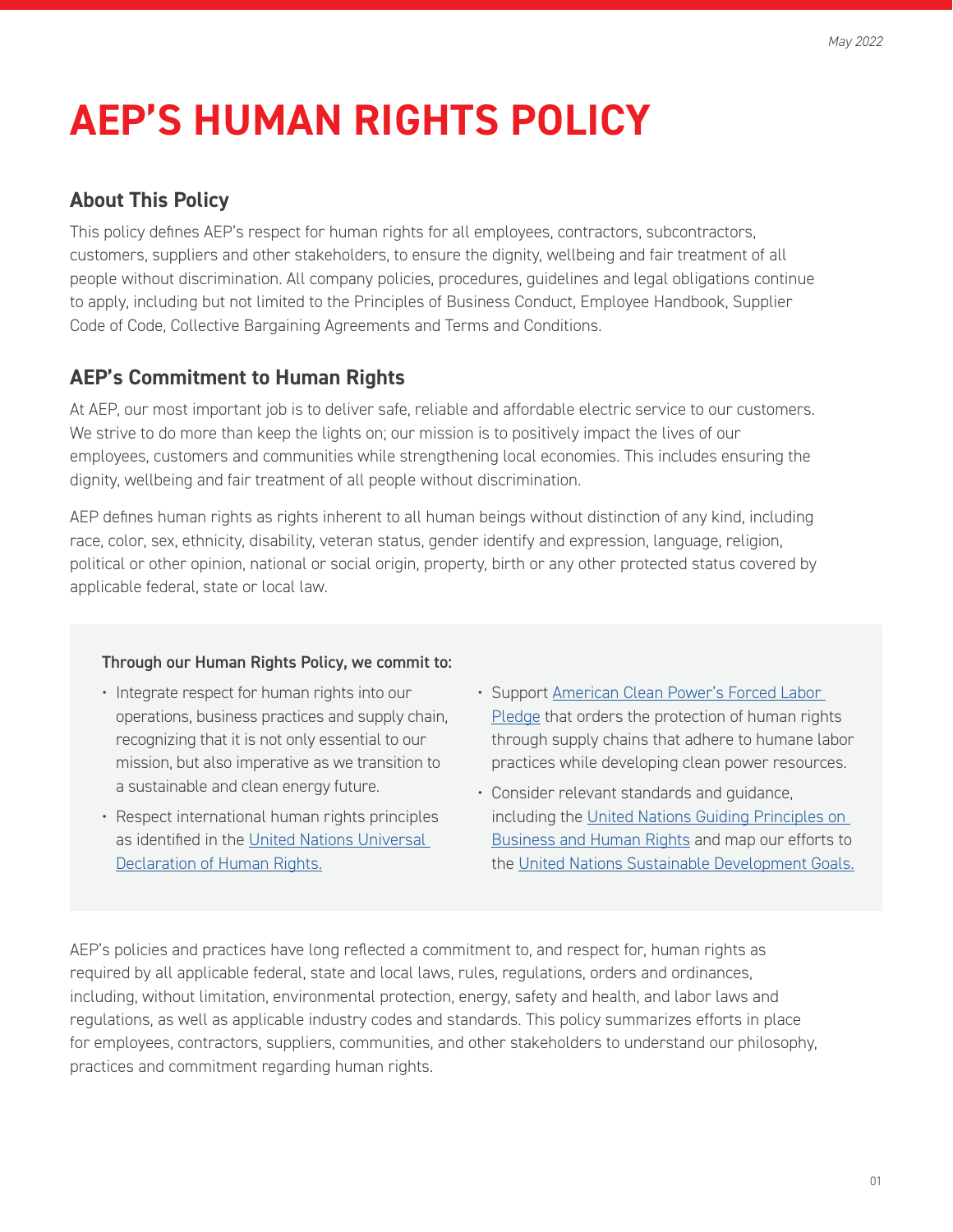# **Ethics & Compliance**

At AEP, we believe in doing the right thing every time for our customers and each other. We are committed to health, safety, financial, operational and environmental compliance while holding ourselves to a high standard of ethical conduct – always doing what is right. Our **Principles of Business Conduct** (AEP's Employee Code of Conduct) set legal and ethical standards for every employee at AEP. We promote our Ethics Program in tandem with our culture journey, driving a culture that supports the interests of both employees and AEP by maintaining a vigilant approach to practicing compliance and acting with integrity. We support a Speak Up culture that encourages employees to raise and discuss misconduct and inappropriate behavior without fear of retaliation.

## **Safety & Health**

At AEP, no aspect of our work is more important than safety and health, whether it is for an employee, a contractor or a member of the communities that we serve. Under our culture of Zero Harm, we believe that all injuries and occupational illnesses are preventable *Because We Care* that everyone goes home in the same condition as when they came to work. Zero Harm is at the center of everything we do to protect our employees, business partners and the communities we serve. AEP sponsors a comprehensive program of accident prevention and sets standards and procedures designed for the welfare of our employees, contractors, suppliers and public, setting the highest expectations of safety and conduct.



# **Workplace Security**

Whether in the field or in the office, we believe every employee should feel safe and secure while at work. Our quest for Zero Harm reaches beyond occupational safety and health to include employee and workplace security. We have developed policies, procedures and training to increase employees' ability to recognize, report and respond to workplace aggression and build situational awareness.

AEP recognizes the importance of having effective and meaningful privacy protections in place when it collects, uses, retains, discloses and/or destroys Personally Identifiable Information ("PII"). These protections are necessary to ensure AEP's own compliance with data privacy laws and to ensure the compliance and protection of contractors, agents and customers who may furnish PII to AEP. Our PII Data Privacy Protection Policy ("Policy") establishes privacy standards applicable to PII throughout AEP. We also comply with local and state privacy and data protection laws or regulations.

## **Freedom of Association & Collective Bargaining**

We value the relationships we have with our represented employees and believe in a trusting, collaborative and respectful partnership with them. AEP respects the rights of employees to join an organization of their choosing in compliance with applicable laws and will comply with collective bargaining obligations and agreements from properly certified labor unions. Mutual promises and agreements are contained within Collective Bargaining Agreements laying out the expectations, obligations and requirements of our company and represented employees. This may include working hours (including overtime), compensation, wages, benefits, holidays, vacation and leave of absence, safety, training, non-discrimination and grievance procedures.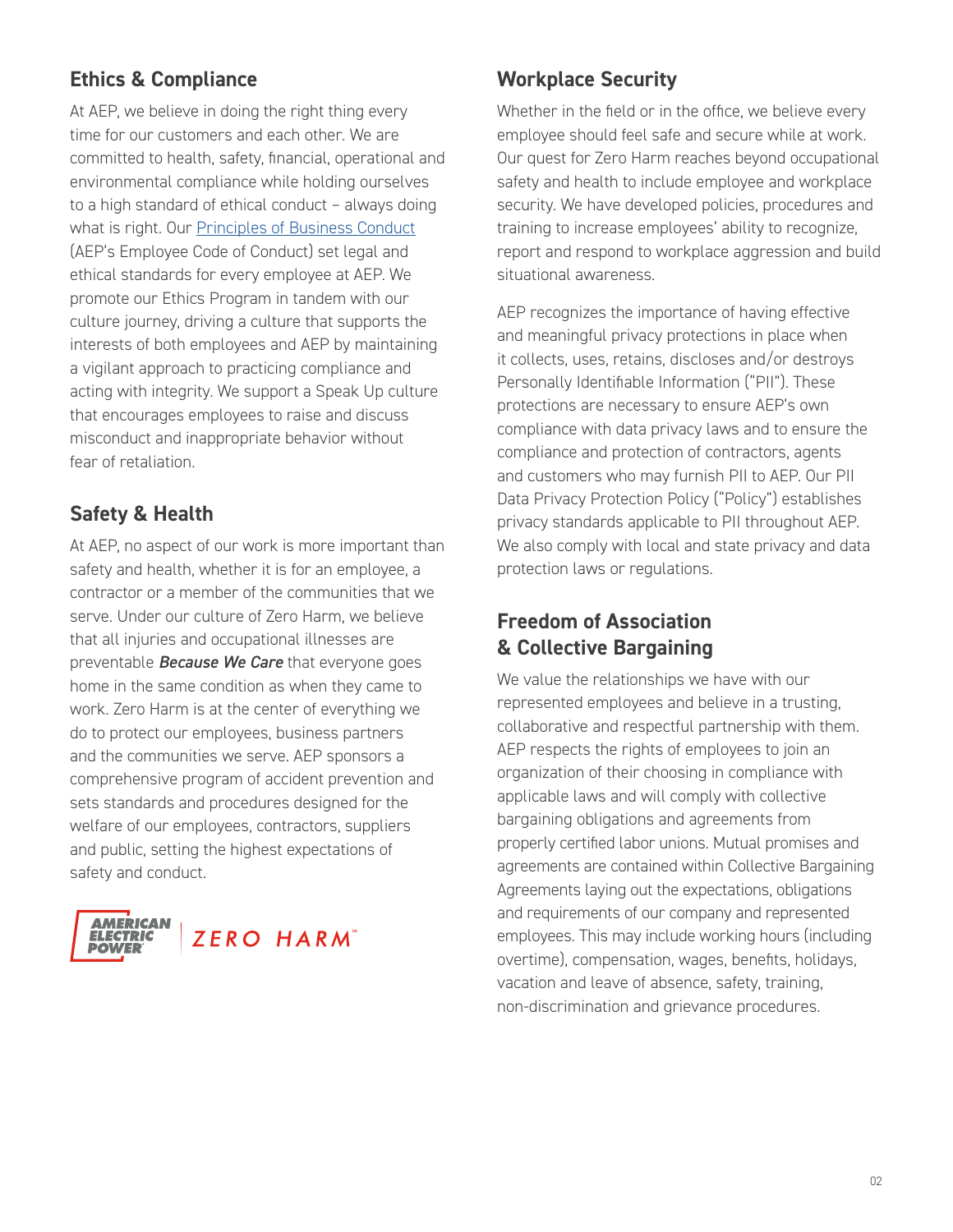# **Forced Labor, Child Labor, Prison Labor & Human Trafficking**

AEP stands firmly against the use of forced labor, child labor, prison labor and human trafficking within our services and operations including our supply chains. We expect the use of workers who have voluntarily agreed to all employment terms, are free to end their employment when they choose, are not forced into debt bondage situations or coerced to work, do not meet the definition of child labor, and are able to freely enter and exit their workspaces and living quarters.

### **Suppliers & Partners**

AEP values its relationships with our suppliers, energy providers, and other organizations looking to do business with us, and we want to be as transparent as possible in our expectations of them. AEP expects suppliers to uphold the same standards of Human Rights as defined in this policy and explained further in the supplier Terms and Conditions and the [Supplier Code of Conduct.](https://www.aep.com/assets/docs/b2b/SupplierCodeOfConduct.pdf) Suppliers are also expected to self-monitor and demonstrate their compliance with AEP's Standards of work. In addition, we reserve the right to conduct on-site audits of suppliers on environmental and social issues to ensure compliance with this policy and all applicable laws.

# **Diversity, Equity & Inclusion**

AEP is committed to providing and fostering an inclusive business environment and culture that values and leverages the unique talents, perspectives and experiences of each employee. Every employee at AEP brings distinct insights based on a combination of gender, age, culture, national origin, ethnicity, religion, abilities, sexual orientation, gender identity, education, personality, world experience and upbringing. Those differences are a powerful asset because they reflect the diverse nature of our workforce. Supplier diversity is also integral to our commitment to diversity, equity and inclusion. We are committed to developing a pool of diverse, strategic suppliers and business partners that generally reflects the customers we serve.

## **Discrimination & Harassment**

Our company is committed to ensuring an environment that is fair and respectful to all individuals, employees and non-employees alike, regardless of sex, race, color, ethnicity, religion, national origin, age, disability, veteran status, sexual orientation, gender identity and expression, or any other protected status covered by applicable local, state or federal law. Our company always has been and will continue to be committed to providing a work environment that is free of intimidation, discrimination and harassment. Abuse of the dignity of anyone through derogatory comments or objectionable conduct, not only is offensive employee behavior, but is a violation of company policy and will not be tolerated.

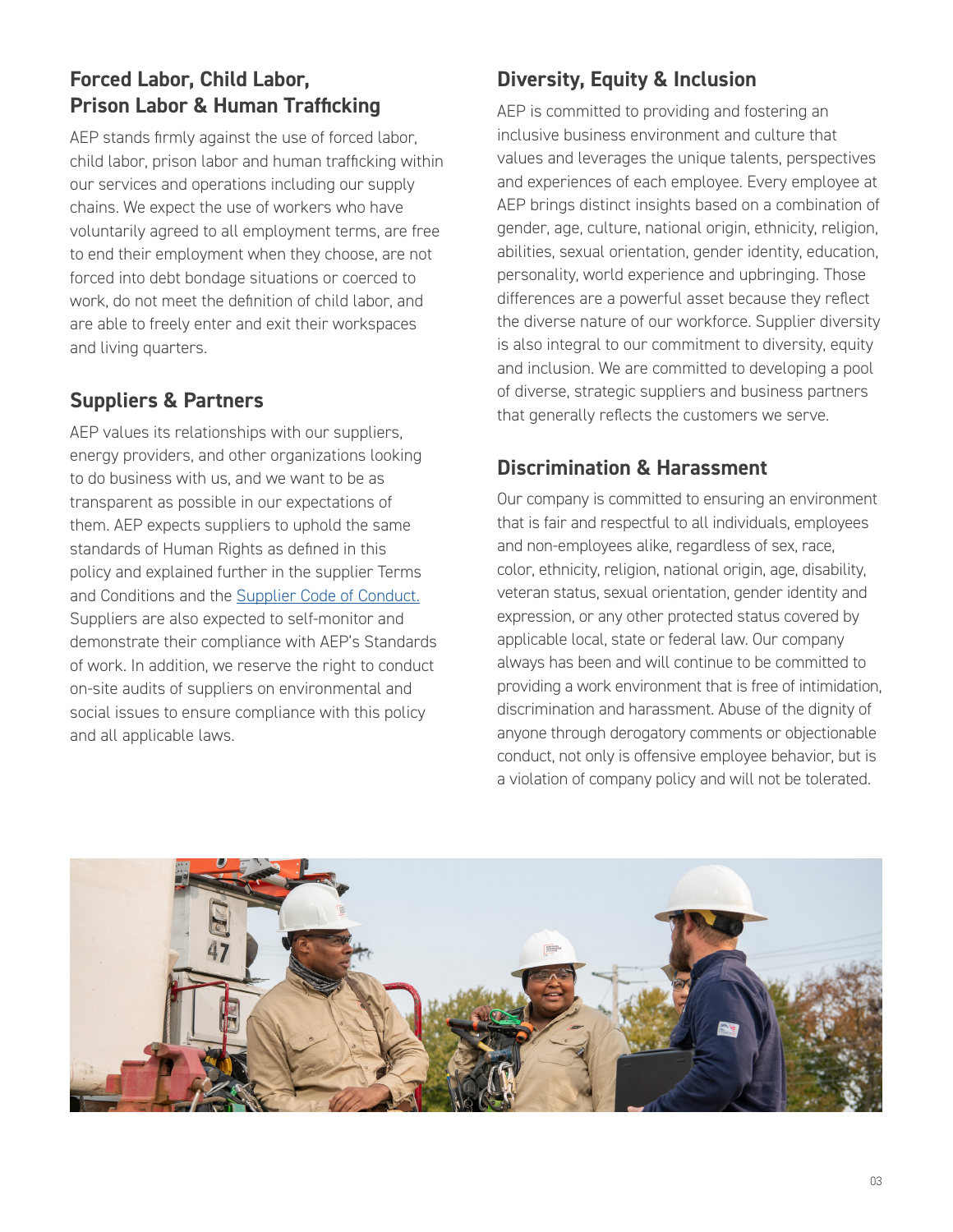## **Benefits, Hours & Wages**

AEP compensates employees equitably and competitively relative to the applicable industry and labor market and in accordance with terms of applicable collective bargaining agreements. AEP is committed to complying with applicable minimum wage, wage payment, work hours, overtime and benefits laws. Each AEP organization establishes work shifts and schedules as appropriate to meet business needs and to comply with applicable laws and collective bargaining agreements. AEP also works to provide a supportive, responsive workplace that allows employees to balance work with family and personal responsibilities.

### **Environmental Responsibility & Social Justice**

We are committed to protecting the environment and conducting our business in an environmentally sustainable manner. This includes complying with all applicable environmental regulations and being good stewards of natural resources. Our goal is zero violations of environmental regulations or laws and zero enforcement actions. We are proactive in our efforts to protect people and the environment, as defined in our [Environment, Safety and Health](http://aepsustainability.com/environment/docs/EnvironmentHealthandSafetyPolicy.pdf)  [Policy,](http://aepsustainability.com/environment/docs/EnvironmentHealthandSafetyPolicy.pdf) which is in conformance as outlined in the ISO 14001:2004 and OHSAS 18001:2007 Section 4.2.

In addition, we support the fair distribution of benefits and impacts associated with our activities, and believe all communities should have equitable access to clean, reliable electricity. AEP's [Environmental and](https://www.aep.com/Assets/docs/AEP_Environmental_Social_Justice_Policy.pdf)  [Social Justice Policy](https://www.aep.com/Assets/docs/AEP_Environmental_Social_Justice_Policy.pdf) reinforces our commitment to consider the environmental and social impacts of our recommendations and decisions so that we positively impact low-wealth communities, communities of color and other historically marginalized communities.

### **Community & Stakeholder Engagement**

AEP is committed to engaging with our stakeholders on human rights issues, as well as other ESG-related issues such as climate change and human capital management. Such engagement allows us to hear perspectives we might not have considered, mitigate risks, identify opportunities for collaboration, build stronger relationships, and arrive at consensus or shared motivation for meaningful outcomes. AEP publicly discloses a [list of the stakeholders](http://aepsustainability.com/governance/stakeholder-engagement/) with whom we engage most frequently along with the topics of interest and how we engage.

#### **Reporting & Remediation**

We are committed to providing an effective reporting process to remedy situations where AEP may have caused or contributed to an adverse human rights impact. All AEP employees, contractors, subcontractors, customers, or suppliers are able to report concerns anonymously or to seek guidance on ethical, safety or compliance matters through a confidential, 24/7 hotline or online portal. All calls to AEP's Concerns Line are answered by an independent, non-affiliated firm to ensure anonymity when desired by the caller. The information is then transmitted to Ethics & Compliance (E&C), and an investigation is conducted.

[AEP's Speak Up Policy](http://ethics.aepsc.com/Policies/Speak%20Up%20Policy%20Final.pdf) encourages employees and leaders at all levels to speak up if there is a violation of the law or something that is not in alignment with our culture or ethics. We will investigate any concern or complaint raised and prohibit any form of retaliation against anyone who raises a human rights-related complaint or question, or participates in subsequent investigations of any such complaints.

We are also committed to being transparent about our human rights performance, policies and practices through our [annual sustainability report](http://aepsustainability.com/) and [supplemental disclosure efforts.](http://aepsustainability.com/performance/esg-reports/)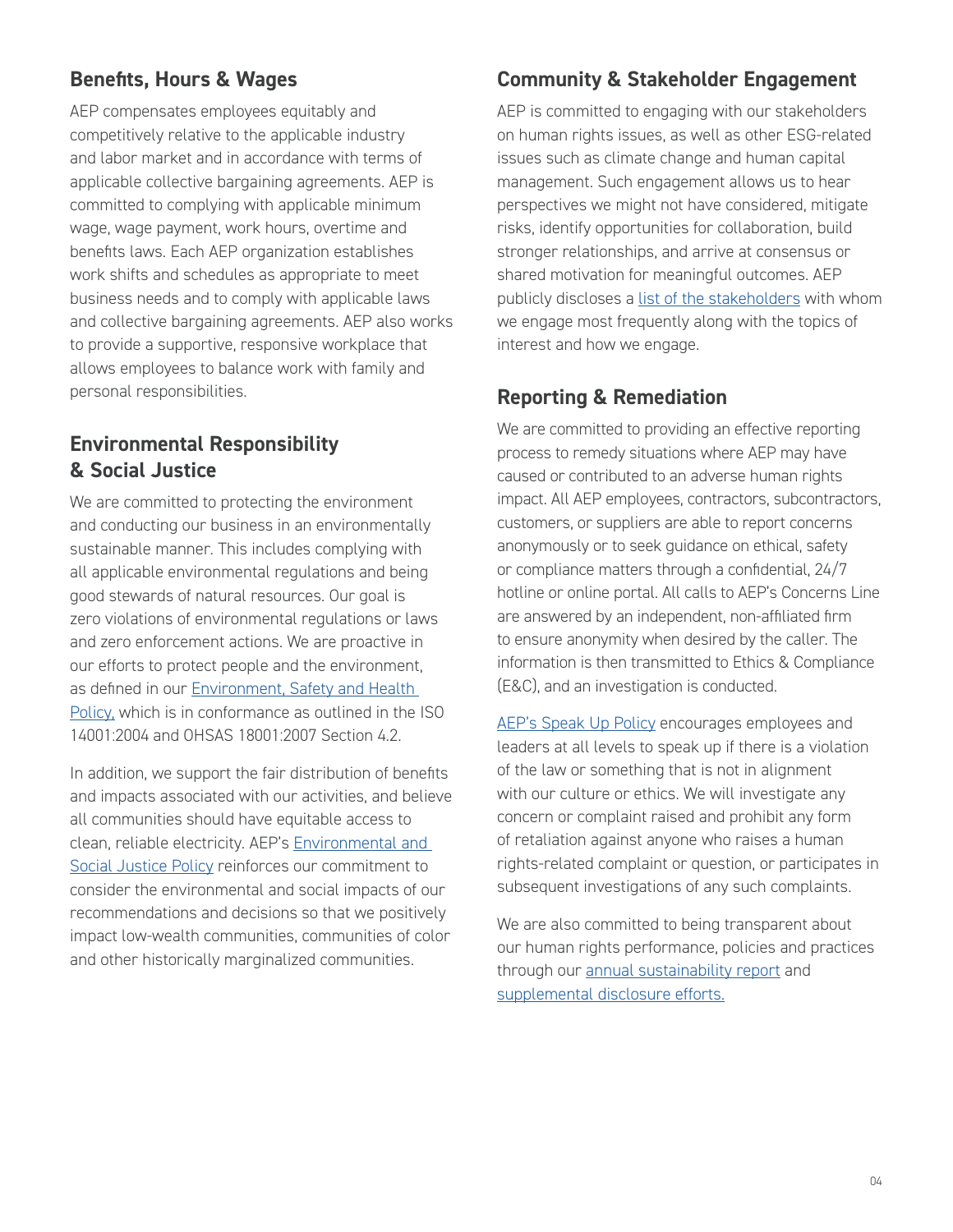# **Compliance & Training**

Employee awareness of and dedication to compliance with human rights policies, practices and requirements are the keys to meeting our moral, ethical and legal obligations to protect our employees and those who work on behalf of AEP. Respect for human rights is covered in AEP's Principles of Business Conduct training, as well as other human rights-related training, which all employees are required to take. It is mandatory for employees to comply with the Human Rights Policy, and employees will be held accountable for willful violations.

#### Additional human rights-related required training includes:

- Conflicts of Interest
- The Power of Respect (sexual harassment prevention training)
- Mitigating Bias in Candidate Selection

#### **Governance**

The Board of Directors' Committee on Directors and Corporate Governance (the Corporate Governance Committee) oversees AEP's Corporate Compliance Program, receives regular reports from the Chief Compliance Officer, and oversees our annual sustainability report. This oversight includes receiving information on human rights issues.

In addition to monitoring and enforcing employees' legal and ethical compliance, AEP's Office of Ethics & Compliance is committed to raising the level of awareness of all AEP employees about the importance of ethics and compliance in the workplace. AEP's Ethics & Compliance group administers AEP's ethics and compliance program. The Chief Compliance Officer meets regularly with AEP's Chief Executive Officer and the Corporate Governance Committee and regularly reports to executive leadership. An effective ethics and compliance program promotes an organizational culture that encourages the highest ethical standards of business conduct and a commitment to compliance with the law.

This policy will be reviewed and approved through the appropriate channels as identified in AEP's Policy Development & Maintenance Policy (Policy on Policies).

#### **How to Report an Incident**

If you become aware of any conduct or behavior in violation of the law or of this policy, by anyone working for or on behalf of AEP, or if you have any questions or concerns regarding potential violations of the law or of this policy, immediately contact:

- Your supervisor or management;
- Human Resources;
- AEP Concerns Line, toll free, 24 hours a day at 1-800-750-5001 or www.aepconcernsline.com;
- Ethics & Compliance directly at 614-716-6226;
- Mail: Office of the Chief Compliance Officer American Electric Power 1 Riverside Plaza Columbus, OH 43215

The AEP Concerns Line allows you to make a report anonymously if desired. Ethics & Compliance will make every effort to maintain confidentiality of the information shared and the anonymity of anyone disclosing information.

AEP has a [Speak Up Policy](http://ethics.aepsc.com/Policies/Speak%20Up%20Policy%20Final.pdf) to reinforce federal protection of Whistleblowers who report fraud, corruption, waste, abuse or mismanagement. AEP will not tolerate any retribution or retaliation against anyone for raising a concern in good faith about a potential violation of this policy, or for cooperating with an investigation.